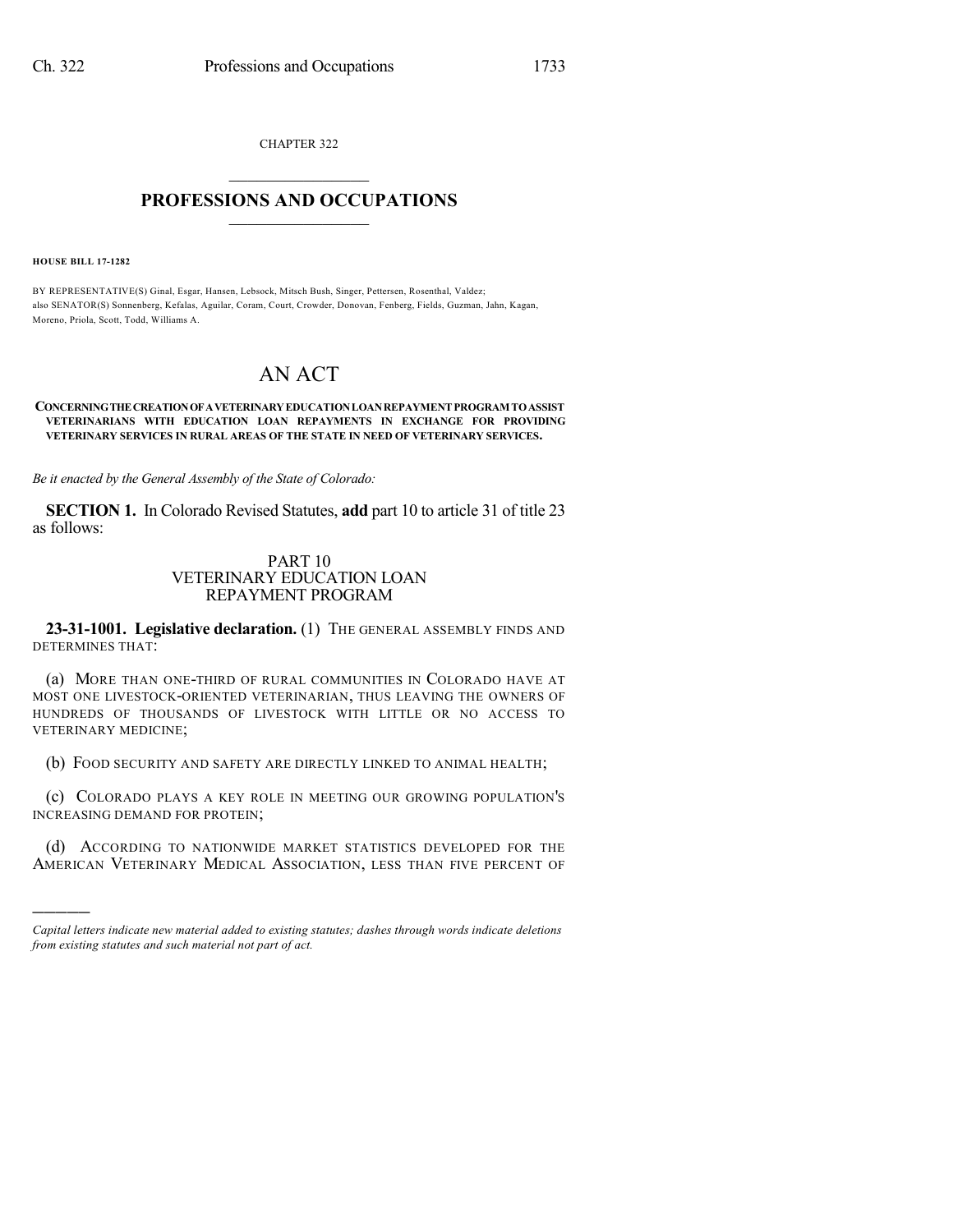VETERINARIANS IN THE UNITED STATES PRACTICE PREDOMINANTLY ON LIVESTOCK;

(e) RURAL VETERINARIANS PLAY A CRITICAL ROLE IN PROTECTING THE HEALTH OF ANIMALS AND HUMANS;

(f) MANY GRADUATES OF COLORADO STATE UNIVERSITY'S COLLEGE OF VETERINARY MEDICINE AND BIOMEDICAL SCIENCES WERE RAISED IN RURAL AREAS AND ARE INTERESTED IN LIVESTOCK-ORIENTED PRACTICE; HOWEVER, THESE GRADUATES OFTEN FEEL LIMITED TO PRACTICE IN AREAS OF THE STATE WITH HIGHER STARTING SALARIES DUE TO THEIR LOAN REPAYMENT OBLIGATIONS; AND

(g) LOAN FORGIVENESS AND REPAYMENT PROGRAMS IN OTHER STATES HAVE IMPROVED VETERINARIANS' ABILITY TO PURSUE VETERINARY PRACTICES IN RURAL AREAS.

(2) THEREFORE, THE GENERAL ASSEMBLY DETERMINES AND DECLARES THAT A VETERINARY EDUCATION LOAN REPAYMENT PROGRAM WOULD BENEFITCOLORADO BY PROVIDING FINANCIAL INCENTIVES FOR VETERINARIANS TO PRACTICE IN RURAL AREAS IN WHICH VETERINARY NEEDS ARE NOT CURRENTLY BEING MET.

**23-31-1002. Definitions.** AS USED IN THIS PART 10, UNLESS THE CONTEXT OTHERWISE REQUIRES:

(1) "COUNCIL" MEANS THE STATE VETERINARY EDUCATION LOAN REPAYMENT COUNCIL CREATED IN SECTION 23-31-1003.

(2) "LICENSED VETERINARIAN"HAS THE SAME MEANING AS SET FORTH IN SECTION  $12-64-103(9)$ .

(3) "PROGRAM" MEANS THE STATE VETERINARY EDUCATION LOAN REPAYMENT PROGRAM CREATED IN SECTION 23-31-1004.

(4) "RURAL" MEANS:

(a) A COUNTY WITH A POPULATION OF FEWER THAN THIRTY THOUSAND; OR

(b) A MUNICIPALITY WITH A POPULATION OF FEWER THAN TWENTY THOUSAND IF THE MUNICIPALITY IS NOT CONTIGUOUS TO A MUNICIPALITY WITH A POPULATION OF TWENTY THOUSAND OR MORE.

(5) "VETERINARIAN" HAS THE SAME MEANING AS SET FORTH IN SECTION 12-64-103 (15).

(6) "VETERINARY SHORTAGE AREA" MEANS A RURAL AREA THAT THE COUNCIL DETERMINES HAS A SHORTAGE OF VETERINARIANS PRACTICING IN THE AREA.

**23-31-1003. State veterinary education loan repayment council - creation membership.** (1) THERE IS HEREBY CREATED IN COLORADO STATE UNIVERSITY'S COLLEGE OF VETERINARY MEDICINE AND BIOMEDICAL SCIENCES THE VETERINARY EDUCATION LOAN REPAYMENT COUNCIL, REFERRED TO IN THIS PART 10 AS THE "COUNCIL". THE COUNCIL SHALL BE UNDER THE DIRECT SUPERVISION OF THE DEAN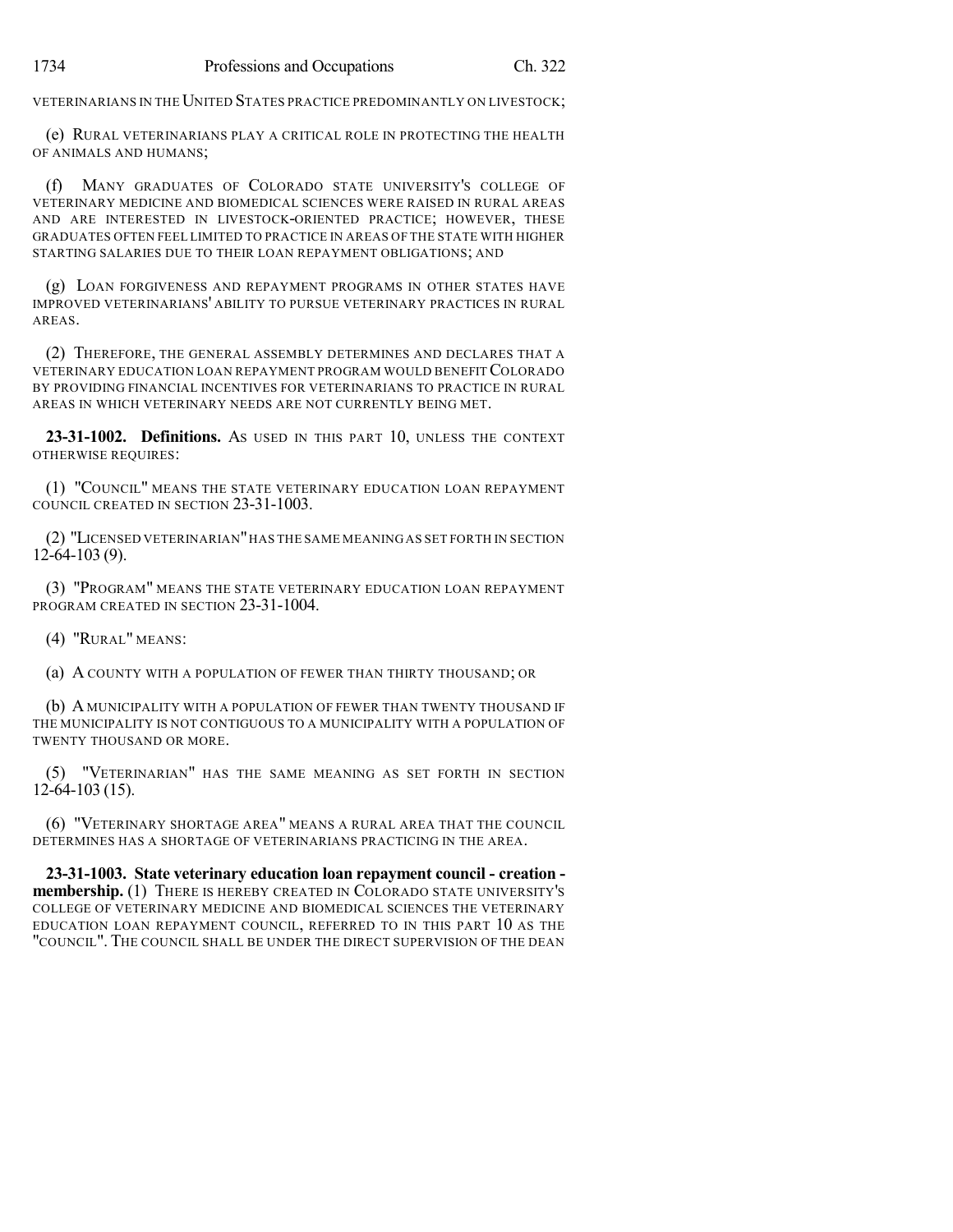### Ch. 322 Professions and Occupations 1735

OF COLORADO STATE UNIVERSITY'S COLLEGE OF VETERINARY MEDICINE AND BIOMEDICAL SCIENCES OR THE DEAN'S DESIGNEE. THE DEAN OR THE DEAN'S DESIGNEE MAY AUTHORIZE STAFF ASSISTANCE TO PROVIDE ADMINISTRATIVE SUPPORT FOR THE COUNCIL IF SUCH STAFF ASSISTANCE CAN BE PROVIDED WITHIN COLORADO STATE UNIVERSITY'S EXISTING APPROPRIATIONS.

(2)(a) THE COUNCIL CONSISTS OF FIVE DIRECTORS APPOINTED BY THE GOVERNOR. A DIRECTOR OF THE COUNCIL:

(I) MUST NOT BE AN ELECTED OFFICIAL;

(II) MAY SERVE UP TO THREE CONSECUTIVE TERMS; AND

(III) SHALL NOT RECEIVE COMPENSATION FOR HIS OR HER MEMBERSHIP ON THE COUNCIL, BUT MAY BE REIMBURSED FOR ANY NECESSARY AND REASONABLE EXPENSES INCURRED WHILE PERFORMING HIS OR HER DUTIES AS A DIRECTOR OF THE COUNCIL.

(b) (I) ON OR BEFORE OCTOBER 1, 2017, THE GOVERNOR SHALL APPOINT THE INITIAL FIVE DIRECTORS OF THE COUNCIL. THE COUNCIL MUST INCLUDE THE FOLLOWING REPRESENTATIVES:

(A) AT LEAST ONE DIRECTOR MUST BE A MEMBER OF THE FACULTY OR STAFF OF COLORADO STATE UNIVERSITY'S COLLEGE OF VETERINARY MEDICINE AND BIOMEDICAL SCIENCES;

(B) THE COMMISSIONER OF AGRICULTURE OR HIS OR HER DESIGNEE;

(C) AT LEAST ONE DIRECTOR MUST BE ASSOCIATED WITH, AND ABLE TO REPRESENT THE INTERESTS OF, THE COLORADO LIVESTOCK INDUSTRIES; AND

(D) AT LEAST ONE DIRECTOR MUST BE ASSOCIATED WITH, AND ABLE TO REPRESENT THE INTERESTS OF, THE COLORADO VETERINARY MEDICAL ASSOCIATION.

(II) OF THE INITIAL FIVE DIRECTORS, THREE SERVE FOR FOUR-YEAR TERMS AND TWO SERVE FOR TWO-YEAR TERMS. ALL SUBSEQUENT TERMS ARE FOUR-YEAR TERMS.

(III) UNLESS EXTENUATINGCIRCUMSTANCES SUCH AS ILLNESS OR DEATH REQUIRE OTHERWISE, EACH DIRECTOR SHALL HOLD OFFICE UNTIL HIS OR HER SUCCESSOR IS APPOINTED.

(3) THE GOVERNOR, AT HIS OR HER PLEASURE, MAY REMOVE A DIRECTOR OF THE COUNCIL AT ANY TIME. IF A DIRECTOR VACATES HIS OR HER SEAT ON THE COUNCIL DURING THE TERM FOR WHICH THE DIRECTOR WAS APPOINTED, THE GOVERNOR SHALL FILL THE RESULTANT VACANCY BY APPOINTING A DIRECTOR FOR THE REMAINDER OF THAT TERM. THE SUCCESSOR DIRECTOR MUST MEET THE SAME QUALIFICATIONS UNDER THIS SECTION AS HIS OR HER PREDECESSOR.

(4)(a) AT THE FIRST MEETING OF THE COUNCIL, AND AS NECESSARY THEREAFTER,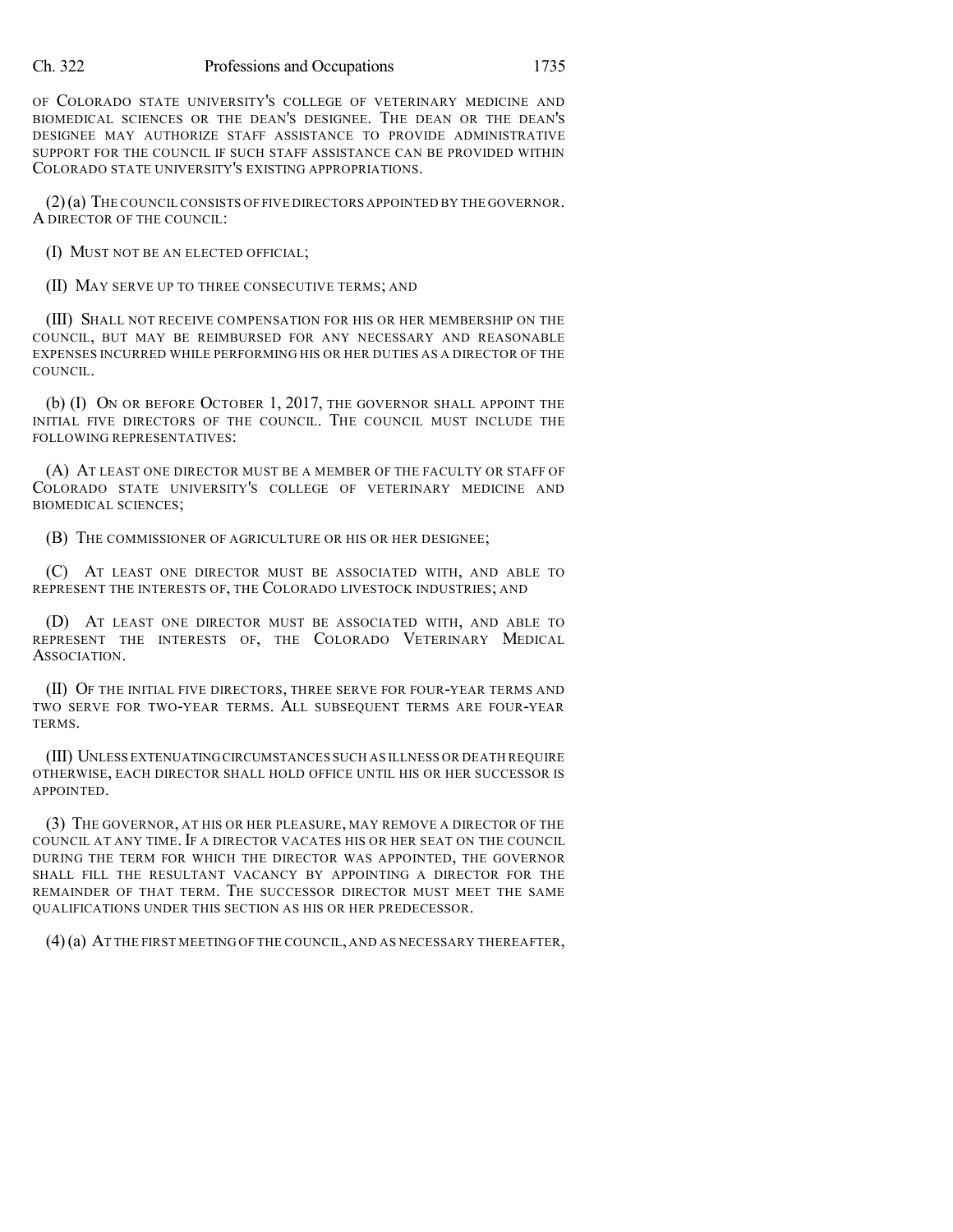THE DIRECTORS SHALL APPOINT FROM THEIR MEMBERSHIP A CHAIR AND VICE-CHAIR OF THE COUNCIL, WHO HAVE JOINT AUTHORITY OVER THE COUNCIL'S FINANCIAL MATTERS,INCLUDINGLOAN REPAYMENT AUTHORIZATIONS BASED ON THE COUNCIL'S APPROVAL OF LOAN REPAYMENT APPLICATIONS.

(b) PURSUANT TO SECTION 24-6-402, THE COUNCIL SHALL CONDUCT ALL BUSINESS AT REGULAR OR SPECIAL MEETINGS THAT ARE OPEN TO THE PUBLIC. THE COUNCIL SHALL MEET AS OFTEN AS NECESSARY TO PERFORM ITS DUTIES UNDER THIS PART 10.

(c) COUNCIL ACTION REQUIRES THE AFFIRMATIVE VOTE OF A MAJORITY OF THE TOTAL MEMBERSHIP OF THE COUNCIL.

**23-31-1004. State veterinary education loan repayment program - creation - purpose.** THE COUNCIL SHALL ADMINISTER THE VETERINARY EDUCATION LOAN REPAYMENT PROGRAM TO PROVIDE FINANCIAL INCENTIVES TO LICENSED VETERINARIANS TO PRACTICE VETERINARY MEDICINE IN VETERINARY SHORTAGE AREAS OF THE STATE THROUGH ASSISTANCE WITH THE REPAYMENT OF VETERINARY EDUCATION LOANS.

**23-31-1005. Council powers and duties.** (1) TO IMPLEMENT THIS PART 10, THE COUNCIL SHALL:

(a) PURSUANT TO THE CRITERIA SET FORTH IN SECTION 23-31-1006, DETERMINE THE ELIGIBILITY AND QUALIFICATIONS OF AN APPLICANT FOR LOAN REPAYMENT UNDER THE PROGRAM;

(b) WITH RESPECT TO THE VETERINARY SHORTAGE AREAS THAT ARE IN NEED OF VETERINARY MEDICAL SERVICES:

(I) IDENTIFY AND DESIGNATE THE VETERINARY SHORTAGE AREAS THAT WILL PARTICIPATE IN THE PROGRAM PURSUANT TO THE CRITERIA ESTABLISHED BY THE COUNCIL AS SET FORTH IN SECTION 23-31-1007;

(II) ESTABLISH A PRIORITY RANKING FOR THE DESIGNATED VETERINARY SHORTAGE AREAS PARTICIPATING IN THE PROGRAM BASED ON LEVEL OF NEED; AND

(III) ANNUALLY UPDATE THE LIST OFDESIGNATED VETERINARY SHORTAGE AREAS AND THE PRIORITY RANKINGS;

(c) IN ACCORDANCE WITH THE MAXIMUM AMOUNTS SET FORTH IN SECTION 23-31-1009, DETERMINE THE AMOUNT OF LOAN REPAYMENT MONEY TO WHICH AN APPLICANT SELECTED UNDER THE PROGRAM IS ELIGIBLE, BASED ON THE UNPAID AMOUNT OF ANY OUTSTANDING EDUCATION LOAN THAT MEETS THE CRITERIA SET FORTH IN SECTION 23-31-1006 (2); AND

(d) UPON SELECTING AN APPLICANT, ENTER INTO A RENEWABLE CONTRACT WITH THE SELECTED APPLICANT AND THE DESIGNATED VETERINARY SHORTAGE AREA TO WHICH THE SELECTED APPLICANT HAS BEEN MATCHED TO PROVIDE LOAN REPAYMENT MONEY ON THE SELECTED APPLICANT'S BEHALF IN EXCHANGE FOR THE SELECTED APPLICANT'S AGREEMENT TO ACTIVELY PRACTICE VETERINARY MEDICINE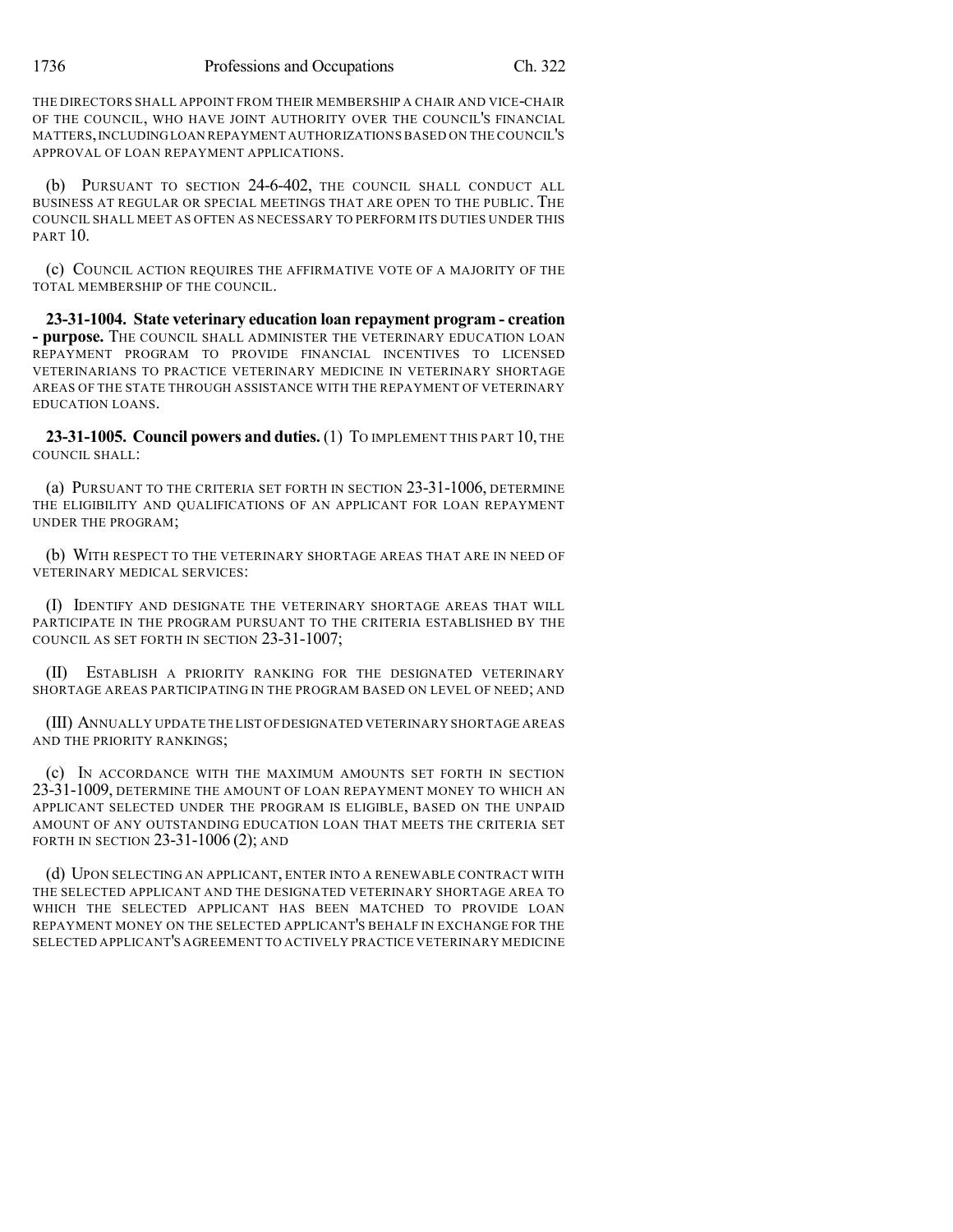IN THE VETERINARY SHORTAGE AREA.

(2) IN FURTHERANCE OF ITS DUTIES UNDER THIS PART 10, THE COUNCIL MAY:

(a) RECEIVE AND USE MONEY APPROPRIATED FOR OR DONATED TO THE PROGRAM TO BE USED IN FURTHERANCE OF THE PROGRAM;

(b) WITH RESPECT TO ANY CONTRACT THAT THE COUNCIL HAS ENTERED INTO WITH A SELECTED APPLICANT AND A DESIGNATED VETERINARY SHORTAGE AREA UNDER THE PROGRAM:

(I) ENFORCE THE CONTRACT; OR

(II) CANCEL THE CONTRACT FOR GOOD CAUSE BASED ON A DETERMINATION THAT THE APPLICANT IS NOT COMPLYING WITH THE TERMS OF THE CONTRACT;

(c) MONITOR FEDERAL PROGRAMS THAT SUPPORT THE REPAYMENT OFEDUCATION LOANS INCURRED BY VETERINARIANS; AND

(d) ACCEPT PROPERTY FROM ANOTHER ENTITY TO BE USED IN FURTHERANCE OF THE PROGRAM.

**23-31-1006. Program applicant eligibility - criteria.** (1) EACH YEAR, THE COUNCIL SHALL SELECT UP TO FOUR QUALIFIED VETERINARIAN APPLICANTS TO PARTICIPATE IN THE PROGRAM. THE NUMBER OF APPLICANTS THAT THE COUNCIL MAY CHOOSE IN A GIVEN YEAR IS DEPENDENT ON THE AMOUNT OF MONEY AVAILABLE IN THAT YEAR FOR THE COUNCIL TO AWARD UNDER THE PROGRAM.

(2) TO BE ELIGIBLE FOR REPAYMENT UNDER THE PROGRAM, AN APPLICANT MUST:

(a) BE A LICENSED VETERINARIAN WHO:

(I) AGREES, IN THE FORM AND MANNER DETERMINED BY THE COUNCIL, TO PRACTICE VETERINARY MEDICINE IN A VETERINARY SHORTAGE AREA, AS DESIGNATED BY THE COUNCIL PURSUANT TO SECTION 23-31-1007; AND

(II) GRADUATED FROM AN ACCREDITED DOCTOR OF VETERINARY MEDICINE SCHOOL IN 2017 OR LATER:

(b) CURRENTLY LIVES IN COLORADO OR, AT SOME POINT, HAS LIVED IN COLORADO FOR AT LEAST THREE YEARS; AND

(c) HAS AN OUTSTANDING EDUCATION LOAN:

(I) THAT WAS INCURRED IN RELATION TO THE APPLICANT'S ATTENDANCE AT AN ACCREDITED DOCTOR OF VETERINARY MEDICINE SCHOOL LOCATED IN THE UNITED STATES;

(II) FOR WHICH THE APPLICANT IS NOT IN DEFAULT; AND

(III) THAT HAS NOT BEEN CONSOLIDATED WITH ANY LOANS INCURRED BY A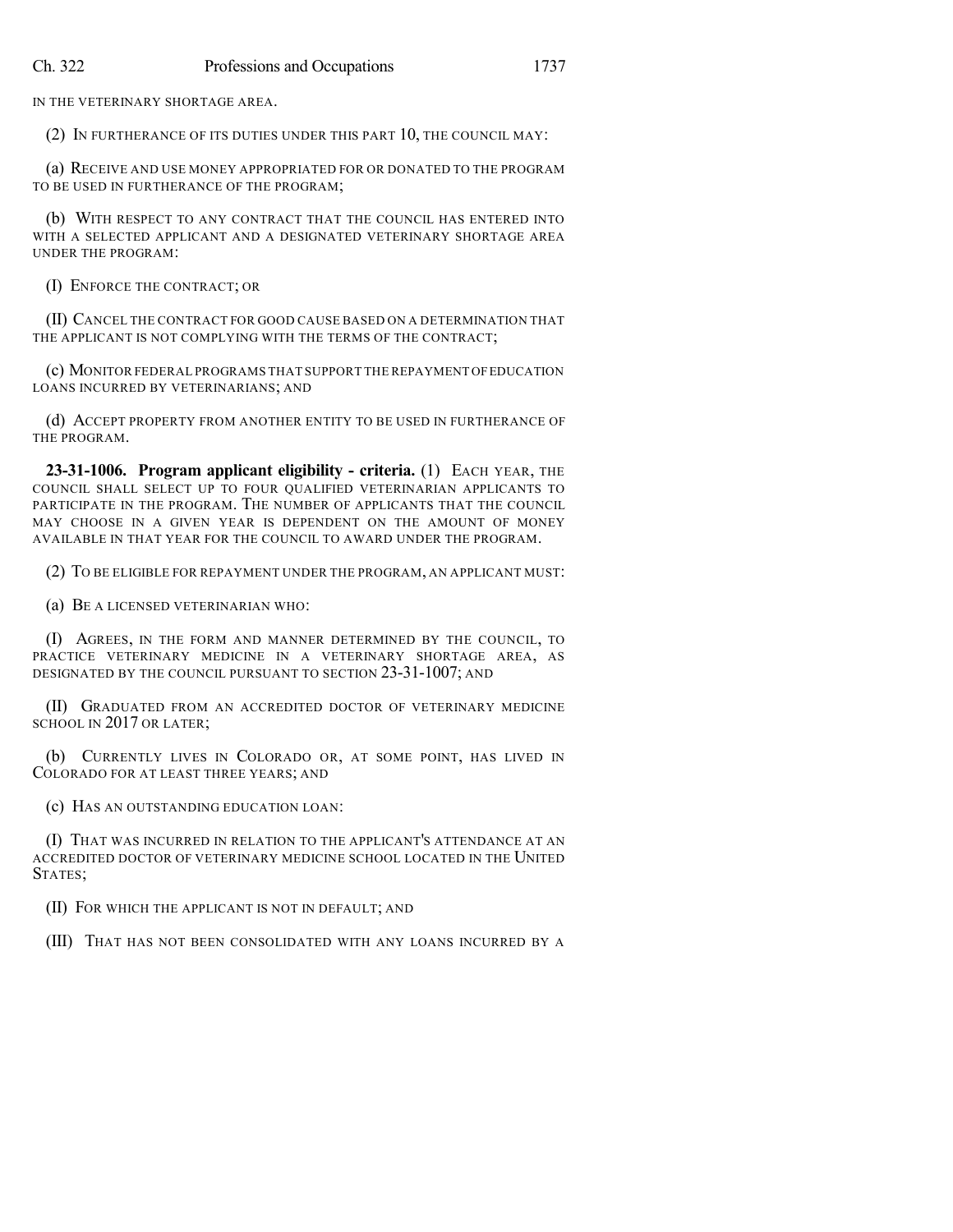SPOUSE.

(3) AN APPLICANT SELECTED FOR LOAN REPAYMENT UNDER THE PROGRAM:

(a) IS ELIGIBLE FOR AN AMOUNT:

(I) UP TO SEVENTY THOUSAND DOLLARS PURSUANT TO THE MAXIMUM YEARLY REPAYMENT AMOUNTS SET FORTH IN SECTION 23-31-1009; AND

(II) THAT CORRELATES TO THE APPLICANT'S OUTSTANDING VETERINARY EDUCATION LOANS;

(b) SHALL CONTRACT WITH THE COUNCIL TO PROVIDE VETERINARY MEDICAL SERVICES IN ONE OR MORE DESIGNATED VETERINARY SHORTAGE AREAS FOR A PERIOD UP TO FOUR YEARS.

(4) IN ESTABLISHING THE APPLICANT ELIGIBILITY CRITERIA FOR LOAN REPAYMENT UNDER THE PROGRAM, THE COUNCIL SHALL CONSIDER THE FOLLOWING FACTORS WITH RESPECT TO THE APPLICANT'SCOMPATIBILITY WITH A DESIGNATED VETERINARY SHORTAGE AREA:

(a) AN APPLICANT'S TRAINING WITH RESPECT TO, ABILITY TO PROVIDE, AND WILLINGNESS TO ENGAGE IN,FOOD ANIMAL VETERINARY MEDICINE AND THE EXTENT TO WHICH THE DESIGNATED VETERINARY SHORTAGE AREA NEEDS FOOD ANIMAL VETERINARY MEDICAL SERVICES;

(b) AN APPLICANT'S COMMITMENT TO PRACTICE VETERINARY MEDICINE IN THE DESIGNATED VETERINARY SHORTAGE AREA;

(c) AN APPLICANT'S DATE OF AVAILABILITY TO PRACTICE VETERINARY MEDICINE IN THE DESIGNATED VETERINARY SHORTAGE AREA; AND

(d) AN APPLICANT'S COMPETENCE, AS DETERMINED BY THE STATE BOARD OF VETERINARY MEDICINE CREATED IN SECTION 12-64-105, AND ABILITY TO FULFILL THE DUTIES IDENTIFIED IN THE APPLICATION.

(5) THE COUNCIL SHALL GIVE PRIORITY TO ELIGIBLE APPLICANTS WHO:

(a) HAVE GRADUATED FROM COLORADO STATE UNIVERSITY'S COLLEGE OF VETERINARY MEDICINE AND BIOMEDICAL SCIENCES; AND

(b) WITH RESPECT TO A DESIGNATED VETERINARY SHORTAGE AREA:

(I) HAVE LIVED IN THE VETERINARY SHORTAGE AREA OR A NEARBY AREA;

(II) HAVE FAMILY IN THE VETERINARY SHORTAGE AREA OR A NEARBY AREA; OR

(III) LIVE, OR HAVE LIVED, IN A SUBSTANTIALLY SIMILAR RURAL AREA OF THE STATE.

**23-31-1007. Designated veterinary shortage areas - criteria.** (1) IN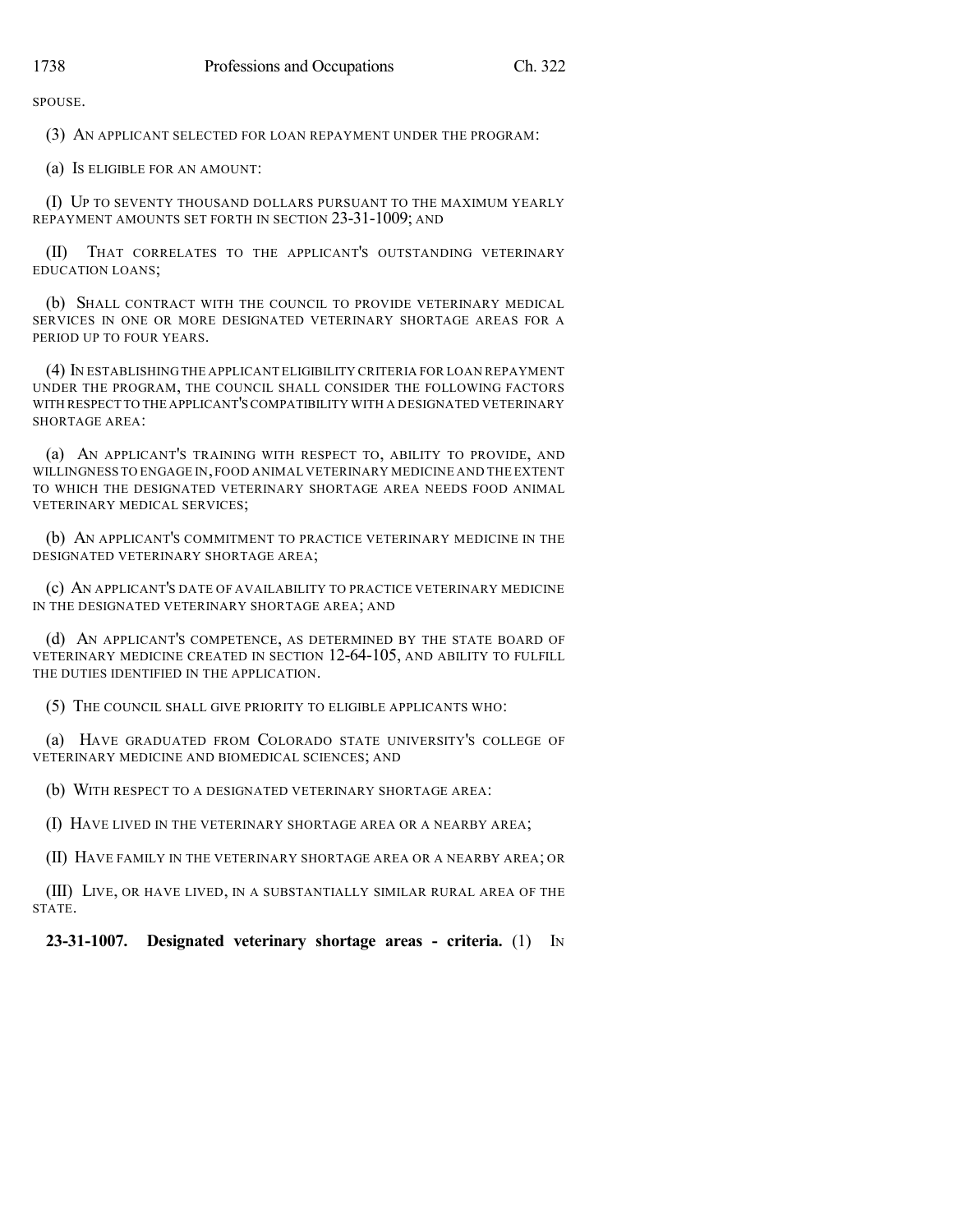DESIGNATING A COMMUNITY A VETERINARY SHORTAGE AREA, THE COUNCIL SHALL CONSIDER:

(a) THE VETERINARY SERVICE NEEDS IDENTIFIED BY THE COMMUNITY, GIVING PRIORITY TO COMMUNITIES THAT DEMONSTRATE THE POTENTIAL FOR SIGNIFICANT NEGATIVE FOOD ANIMAL HEALTH IMPACTS WITHIN COLORADO IF THEIR VETERINARY SERVICE NEEDS ARE NOT MET;

(b) THE NUMBER OF VETERINARIANS PRACTICING IN THE COMMUNITY AND ITS SURROUNDING AREA;

(c) THE EXISTING ACCESS RESIDENTS OF THE COMMUNITY AND ITS SURROUNDING AREAS HAVE TO VETERINARY SERVICES; AND

(d) THE DEGREE TO WHICH RESIDENTS OR LIVESTOCK PRODUCERS SUPPORT THE ADDITION OF A VETERINARIAN WITHIN THE COMMUNITY.

(2) FOR COMMUNITIES THAT THE COUNCIL IDENTIFIES AS VETERINARY SHORTAGE AREAS BASED ON THEIR DEMONSTRATED NEED FOR VETERINARY SERVICES, THE COUNCIL, IN DESIGNATING WHICH VETERINARY SHORTAGE AREAS TO MATCH WITH VETERINARIANS THROUGH THE PROGRAM, SHALL PRIORITIZE THE VETERINARY SHORTAGE AREAS BASED ON THEIR DEMONSTRATED LEVEL OF NEED FOR VETERINARY SERVICES.

(3) IN EVALUATING A VETERINARY SHORTAGE AREA TO DETERMINE WHETHER TO DESIGNATE THE VETERINARY SHORTAGE AREA FOR PARTICIPATION IN THE PROGRAM, THE COUNCIL MAY CONSULT WITH PUBLIC AND PRIVATE ENTITIES AND VISIT THE VETERINARY SHORTAGE AREA.

**23-31-1008. Release from contract obligation.** (1) THE COUNCIL SHALL RELEASE A VETERINARIAN SELECTED FOR REPAYMENT UNDER THE PROGRAM FROM HIS OR HER VETERINARY LOAN REPAYMENT CONTRACT WITHOUT PENALTY IF:

(a) THE VETERINARIAN HAS COMPLETED THE SERVICE REQUIREMENTS OF THE CONTRACT;

(b) THE VETERINARIAN IS UNABLE TO COMPLETE THE SERVICE REQUIREMENT OF THE CONTRACT BECAUSE OF A PERMANENT PHYSICAL DISABILITY;

(c) THE VETERINARIAN DEMONSTRATES TO THE COUNCIL EXTREME HARDSHIP OR OTHER GOOD CAUSE JUSTIFYING RELEASE FROM THE CONTRACT; OR

(d) THE VETERINARIAN DIES.

(2) A DECISION BY THE COUNCIL NOT TO RELEASE A VETERINARIAN FROM THE VETERINARIAN'S LOAN REPAYMENT CONTRACT WITHOUT PENALTY IS A FINAL AGENCY ACTION THAT IS REVIEWABLE BY A DISTRICT COURT.

**23-31-1009. Loan repayment.** (1) THE COUNCIL SHALL MAKE ALL PAYMENTS UNDER THE PROGRAM ON A VETERINARIAN'S BEHALF TO THE ISSUER OR PURCHASER OF THE VETERINARIAN'S STUDENT LOAN.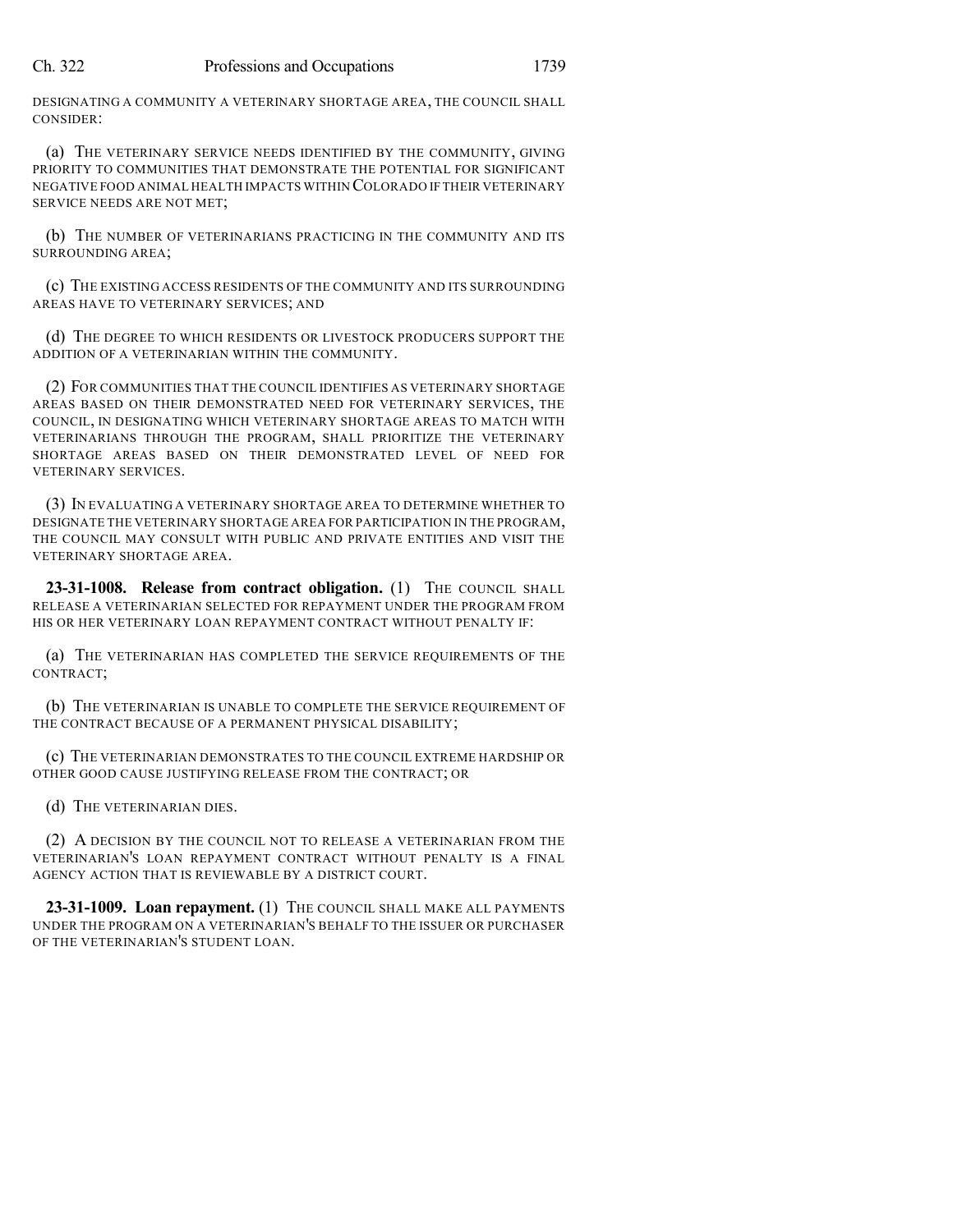(2) AS REQUIRED BY A SELECTED VETERINARIAN'S CONTRACT UNDER THE PROGRAM, THE VETERINARIAN IS ELIGIBLE FOR THE FOLLOWING AMOUNTS OF LOAN REPAYMENT:

(a) UPON COMPLETION OF SIX MONTHS OF THE FIRST YEAR OF SERVICE UNDER THE PROGRAM, TEN THOUSAND DOLLARS;

(b) UPON COMPLETION OF A SECOND YEAR OF SERVICE UNDER THE PROGRAM, AN ADDITIONAL FIFTEEN THOUSAND DOLLARS;

(c) UPON COMPLETION OF A THIRD YEAR OF SERVICE UNDER THE PROGRAM, AN ADDITIONAL TWENTY THOUSAND DOLLARS; AND

(d) UPON COMPLETION OF A FOURTH YEAR OF SERVICE UNDER THE CONTRACT, AN ADDITIONAL TWENTY-FIVE THOUSAND DOLLARS.

(3) A VETERINARIAN IS NOT ENTITLED TO RECEIVE MORE THAN SEVENTY THOUSAND DOLLARS UNDER THE PROGRAM.

(4) IF, FOR ANY OF THE YEARS OF SERVICE FOR WHICH A VETERINARIAN SELECTED UNDER THE PROGRAM IS CONTRACTED TO PROVIDE SERVICE, THE VETERINARIAN FAILS TO COMPLETE THE ENTIRE YEAR OF SERVICE, THE COUNCIL SHALL PRORATE THE AMOUNT OF LOAN REPAYMENT ON THE VETERINARIAN'S BEHALF FOR THAT YEAR.

**23-31-1010. Veterinary education loan repayment fund - creation - gifts, grants, and donations.** (1) (a) THE VETERINARY EDUCATION LOAN REPAYMENT FUND, REFERRED TO IN THIS PART 10 AS THE "FUND", IS HEREBY CREATED IN THE STATE TREASURY.

(b) ON SEPTEMBER 1, 2017, THE STATE TREASURER SHALL TRANSFER ONE HUNDRED FORTY THOUSAND DOLLARS FROM THE GENERAL FUND TO THE FUND.

(c) THE FUND ALSO CONSISTS OF MONEY CREDITED TO IT PURSUANT TO SUBSECTION (5) OF THIS SECTION AND ANY ADDITIONAL MONEY THAT THE GENERAL ASSEMBLY MAY APPROPRIATE OR TRANSFER TO THE FUND.

(2) THE STATE TREASURER SHALL CREDIT ALL INTEREST AND INCOME DERIVED FROM THE DEPOSIT AND INVESTMENT OF MONEY IN THE FUND TO THE FUND.

(3) THE STATE TREASURER SHALL CREDIT ANY UNEXPENDED AND UNENCUMBERED MONEY REMAINING IN THE FUND AT THE END OF A FISCAL YEAR TO THE FUND.

(4) MONEY IN THE FUND IS CONTINUOUSLY APPROPRIATED TO THE COUNCIL FOR IMPLEMENTATION OF THE PROGRAM UNDER THIS PART 10.

(5) (a) THE COUNCIL MAY SEEK, ACCEPT, AND EXPEND GIFTS, GRANTS, OR DONATIONS FROM PRIVATE OR PUBLIC SOURCES FOR THE PURPOSES OF THIS PART 10. THE COUNCIL SHALL TRANSMIT ALL MONEY RECEIVED THROUGH GIFTS, GRANTS, OR DONATIONS TO THE STATE TREASURER, WHO SHALL CREDIT THE MONEY TO THE